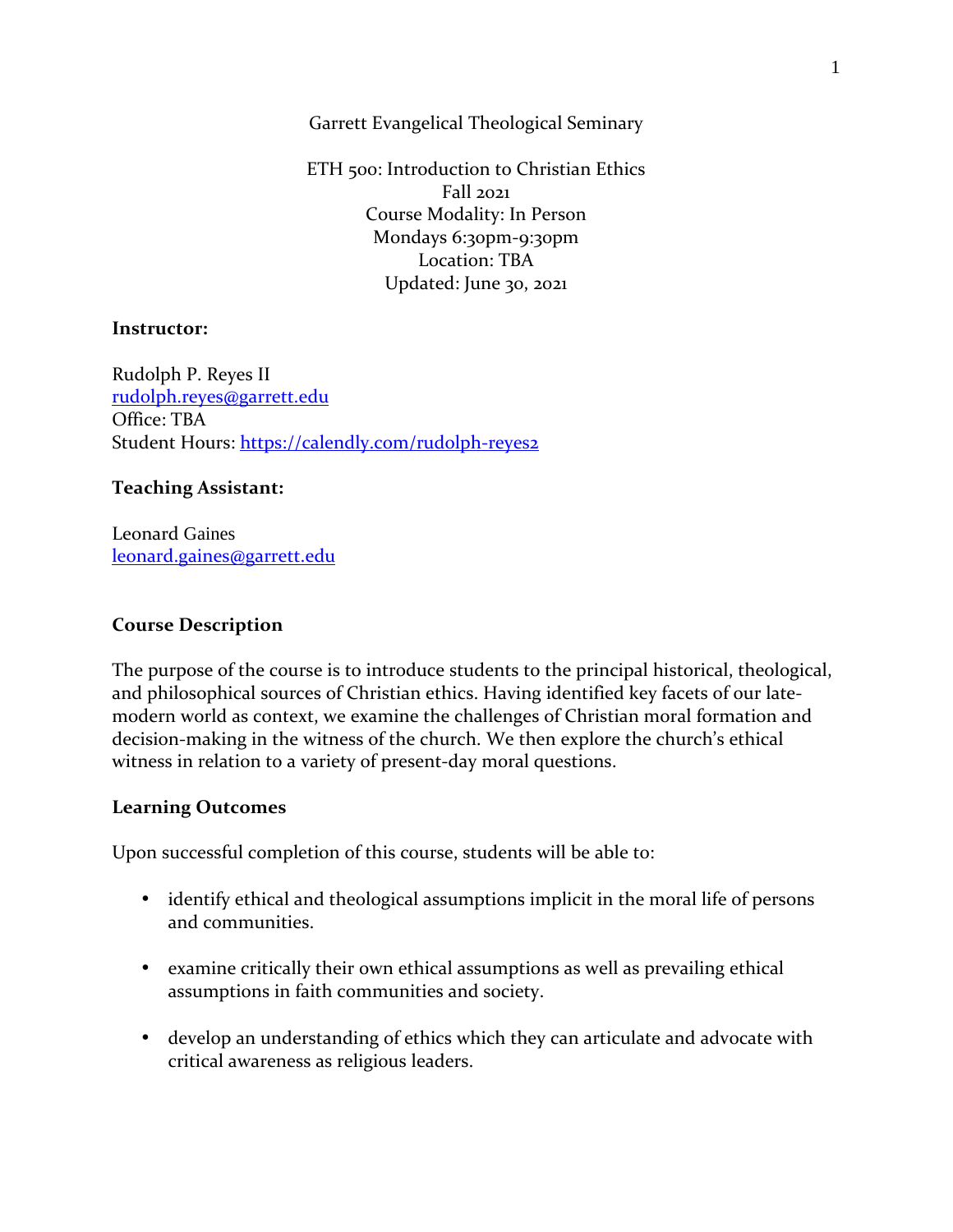• relate theoretical ethical perspectives to select issues in church and society, especially those germane to pastoral practice.

# **Contacting the Instructor**

You can set up a time to meet with me during student hours through calendly at **https://calendly.com/rudolph-reyes2 .** 

Please note that I do not typically check email during the hours of 5pm and 9am on weekdays with exception of Monday evening. I do not check my email at all on the weekends to devote time to family, rest, and religious observances. Messages received during these times will receive attention once I am back online. Otherwise you can expect to receive a response to your message within 36 hours, often much sooner.

# **Seminary's Inclusivity/Diversity Statement**

"The basic commitments of the seminary to mutual love and searching for the truth in Christ lead to a principle that in the classroom and in course assignments, persons are always to be respected and ideas are to be freely discussed.... All participants in the teaching-learning process have an obligation to honor and respect varying perspectives on relevant issues." (Access 19-20 Handbook, 9)

## **Inclusive Learning Environment**

Furthermore, I would like to create a learning environment for my students that supports a diversity of thoughts, perspectives, and experiences, and honors your identities (including race, gender, class, sexuality, religion, ability, etc.) To help accomplish this:

- If you have a name and/or set of pronouns that differ from those that appear in your official Garrett records, please let me know!
- I (like many people) am still in the process of learning about diverse perspectives and identities. If something was said in class (by anyone) that made you feel uncomfortable, please talk to me about it.
- Disability rights are civil rights, some of my heroes were/are those who fought for disability justice, I am multiply disabled/neurodivergent and used accommodations as a student, and I want you to tell me what you need to best participate in class, too.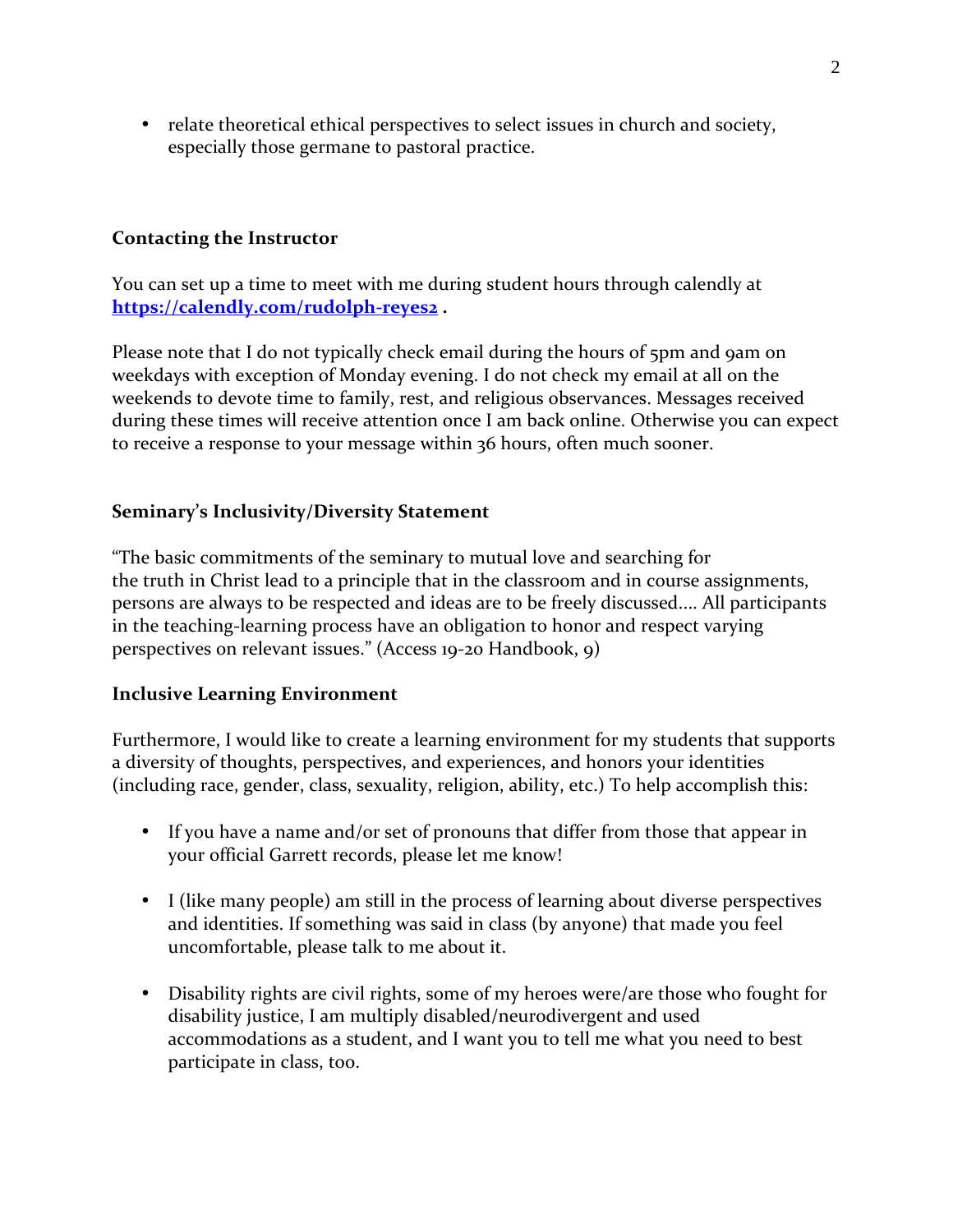#### **Academic Accommodations**

• Student accommodations for documented conditions should be developed and requested before the beginning of the semester. See the Accessibility, Special Needs, and Disabilities policy and process set out in the Academic Handbook (19-20 Handbook, 12). Such accommodations are developed in consultation with the Registrar.

#### **Required Texts**

Articles or chapters are provided as pdfs or accessible online.

#### **Requirements**

Final grades are determined by class participation, discussion papers, and midterm and final paper. They are weighted as follows:

| Participation            | $15\%$ |
|--------------------------|--------|
| <b>Discussion Papers</b> | $15\%$ |
| Midterm Paper            | $30\%$ |
| <b>Final Paper</b>       | 40%    |

#### **Participation**

Students are expected to attend and come prepared for class through reading the material and offer their insights, confusions, and interests based on the readings. Participation is worth 15% of your grade.

#### **Discussion Papers**

Students are required to write weekly one page double-space papers that answer the questions under "Reading Criteria." These papers are based on the material and serve as a basis for class discussion and aid you in your midterm and final paper.

*Reading Criteria:*

What is the author's social location?

What is the author's thesis? (In one sentence)

What is the author's method and theory?

What is the author's theory?

How did this reading further your self-understanding of ethical issues?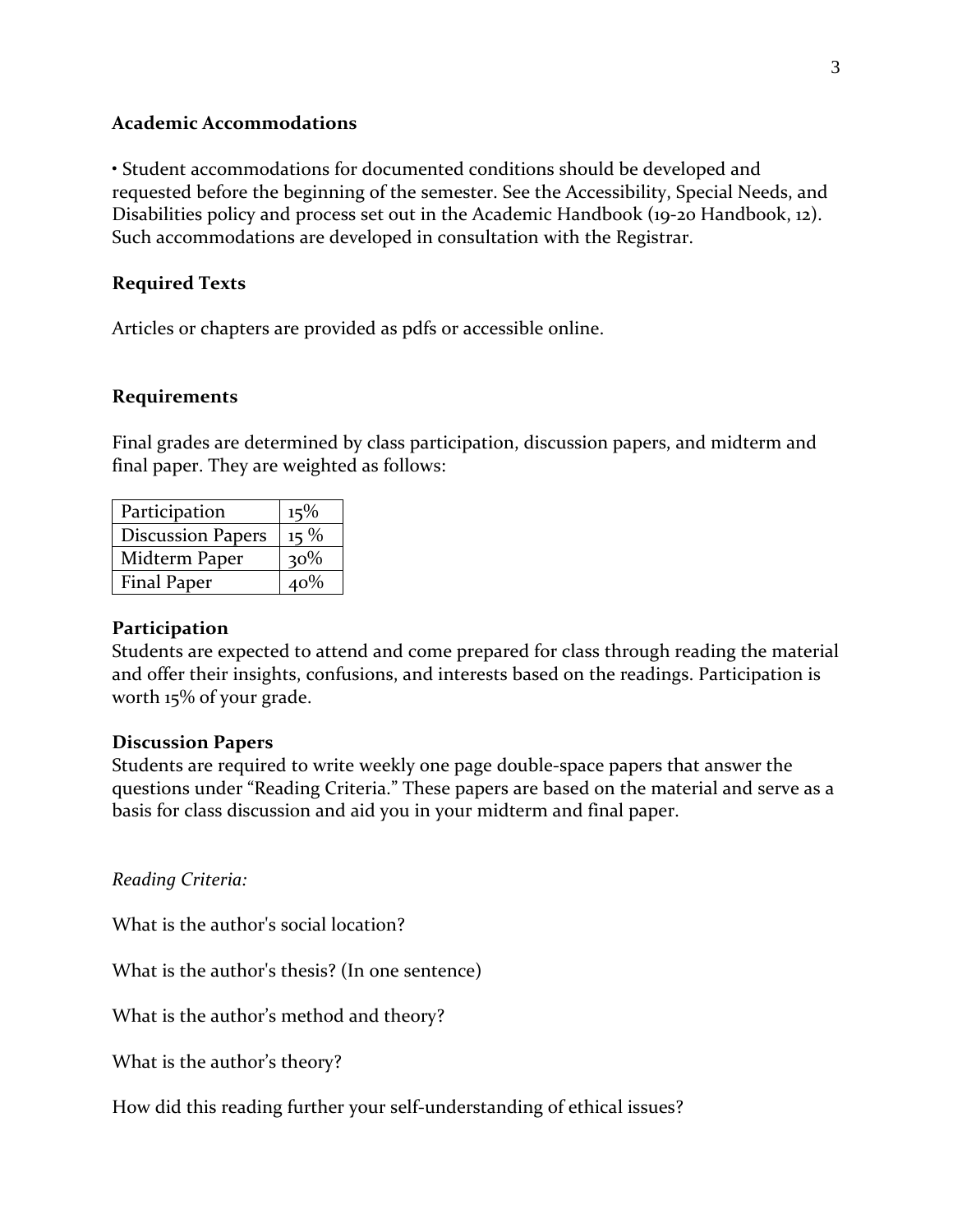In light of the reading and class lecture, suggest a specific act of justice you feel motivated to do?

# **Midterm and Final Paper**

The midterm and final paper will both be a 10-page paper double-space. The midterm and final paper topic announced in class and posted online. The midterm and final paper combined are worth 70% of your grade.

Written grades will be based on the midterm (30%) and final (40%) Written grades are determined as follows:

| A | The student demonstrates exceptional quality in written work. Little room for        |
|---|--------------------------------------------------------------------------------------|
|   | improvement exists. Several primary sources (outside of class readings) are used in  |
|   | the writing assignment. Both effort and execution are first-rate. It is obvious that |
|   | the reading assignment was critically analyzed.                                      |
| B | The student's work is above average. At least one primary source (outside of class   |
|   | reading) is used in the writing assignment. It is obvious that the assignment was    |
|   | completed.                                                                           |
|   | The student has fulfilled the minimal requirements for this course. Effort and the   |
|   | execution of assignments are of average quality. It is obvious that the assignment   |
|   | was not thoughtfully done. There is room for improvement.                            |
| D | The student work is below average. It is obvious that the assignment was not         |
|   | done. The student is not living up to the expectations of graduate-level work.       |
| F | The student failed to accomplish the class assignments.                              |

| Week          | Date | Topic               | Reading                                                                                                                                                                                |
|---------------|------|---------------------|----------------------------------------------------------------------------------------------------------------------------------------------------------------------------------------|
|               | 9/13 | Intro to            |                                                                                                                                                                                        |
|               |      | Christian           |                                                                                                                                                                                        |
|               |      | Ethics              |                                                                                                                                                                                        |
| <b>Motifs</b> |      |                     |                                                                                                                                                                                        |
| $\mathbf{2}$  | 9/20 | Liberative<br>Motif | Miguel A. De La Torre, "Doing Latina/o Ethics from<br>the Margins of Empire: Liberating the Colonized<br>Mind." Journal of the Society of Christian Ethics 33, no.<br>$2(2013): 3-20.$ |

# **Topics and Readings:**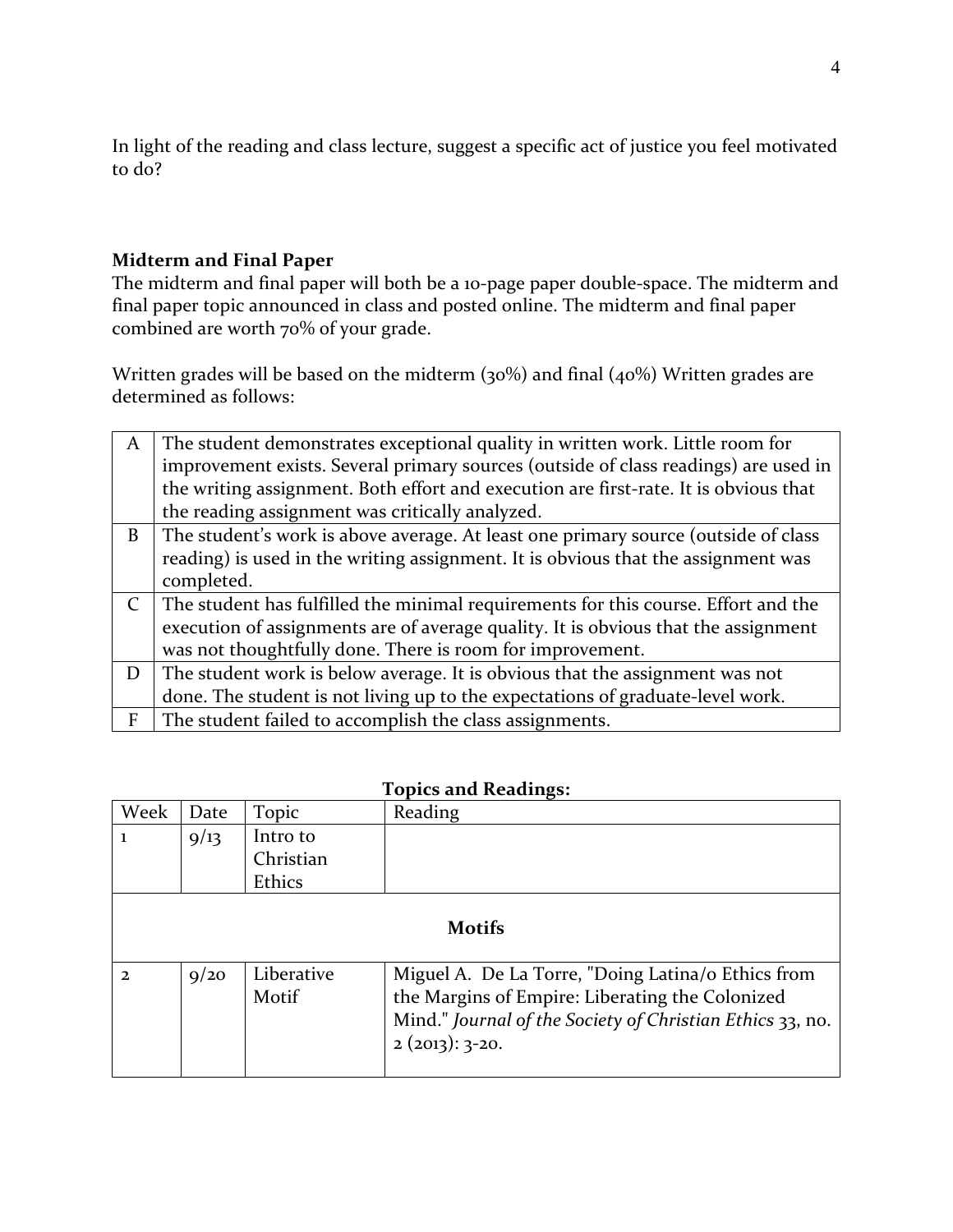| $\overline{\mathbf{3}}$ | 9/27  | Prescriptive<br>and Relational<br>Motifs | Riggs, Marcia. "What Do Nineteenth-Century<br>Reformers Have to Say to Twentieth-Century<br>Liberations?" in Awake, Arise, and Act: A Womanist<br>Call for Black Liberation.                                                                                                                                                    |
|-------------------------|-------|------------------------------------------|---------------------------------------------------------------------------------------------------------------------------------------------------------------------------------------------------------------------------------------------------------------------------------------------------------------------------------|
| $\overline{4}$          | 10/4  | Virtue<br>Motif                          | Harris, Melanie L. "Doing the Work: Building a<br>Womanist Virtue Ethic." in Gifts of Virtue, Alice<br>Walker, and Womanist Ethics, 59-87. New York:<br>Palgrave Macmillan US.                                                                                                                                                  |
| 5                       | 10/11 | Post-colonial<br>Motif                   | Tinker, George E, and Mark Freeland. "Thief, Slave<br>Trader, Murderer: Christopher Columbus and<br>Caribbean Population Decline." Wicazo sa review 23.1<br>$(2008): 25 - 50.$ Web.<br>Tinker, Tink. "Towards an American Indian<br>Indigenous Theology." The Ecumenical review 62.4<br>$(2010): 340-351.$                      |
| 6                       | 10/18 | <b>Other Motifs</b>                      | Price, Margaret. "The Bodymind Problem and the<br>Possibilities of Pain." Hypatia 30.1 (2015): 268-284.<br>Midterm Due 10/22                                                                                                                                                                                                    |
| Intersections           |       |                                          |                                                                                                                                                                                                                                                                                                                                 |
| 7                       | 10/25 | Hermeneutical<br>Circle                  | De La Torre, Miguel. "The Liberation of Ethics" in<br>Doing Christian Ethics from the Margins.<br>Alcoff, Linda Martín. "Anti-Latino Racism." In<br>Decolonizing Epistemologies: Latina/o Theology and<br>Philosophy, ed. by Ada María Isasi-Díaz and Eduardo<br>Mendieta 107-126. New York: Fordham University<br>Press, 2012. |
| 8                       | 11/1  | Constructions<br>of Race                 | Choi, Ki Joo (KC). "Asian American Christian Ethics:<br>The State of the Discipline." Journal of the Society of<br>Christian Ethics 38.2 (2018): 33-44.<br>Douglas, Kelly Brown. "Stop the Violence: Breaking<br>the Cycle of Anti-Black Violence." Interpretation<br>(Richmond) 71.4 (2017): 398-407.                          |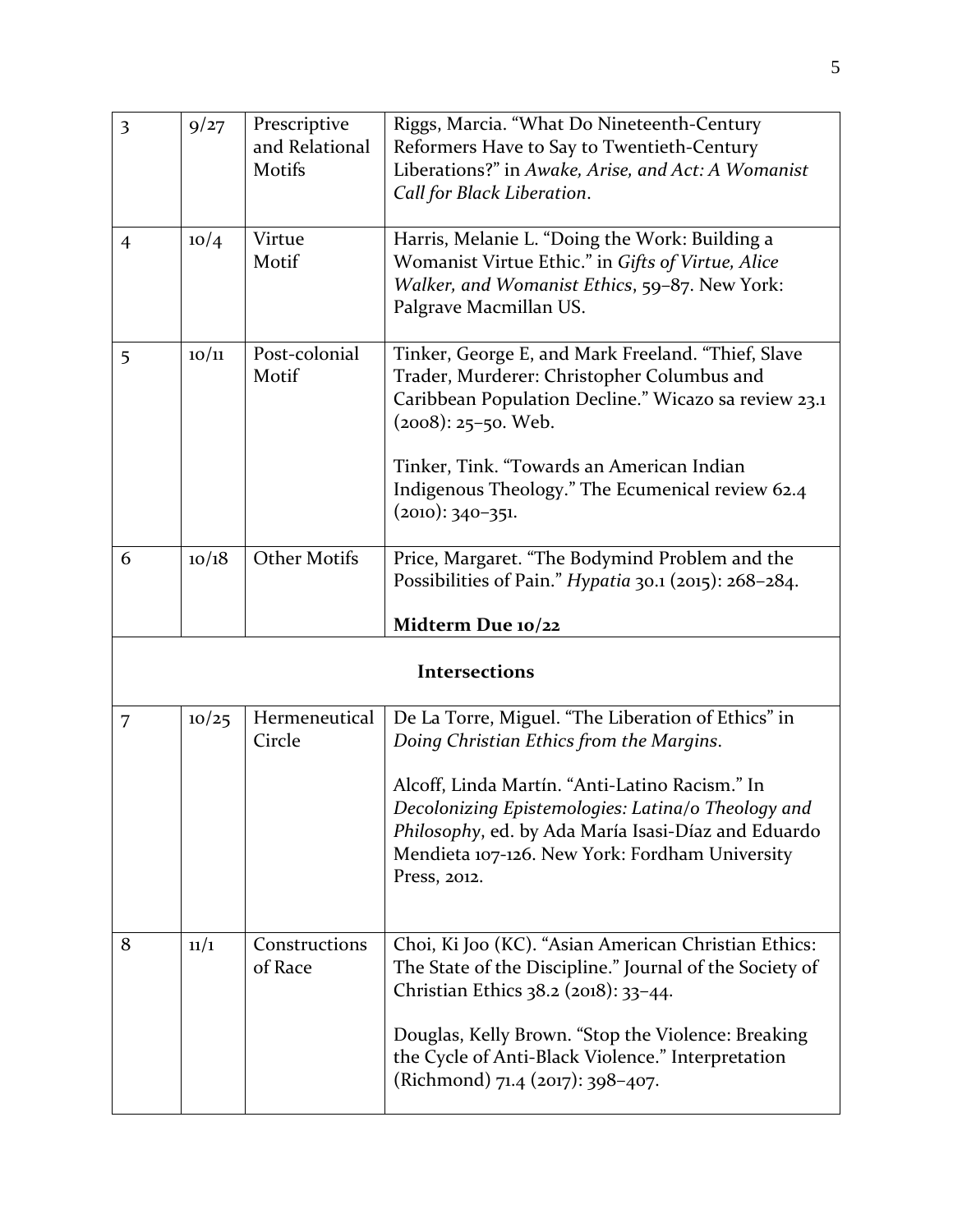| 9                       | 11/8  | Constructions<br>of Ability        | Creamer, Deborah. "Liberation Theologies of<br>Disability" in Disability and Christian Theology<br><b>Embodied Limits and Constructive Possibilities.</b><br>Price, Margaret. "Defining Mental Disability." In The<br>Disability Studies Reader, edited by Lennard J. Davis,<br>298-307, 4th ed. New York: Routledge, 2013. |
|-------------------------|-------|------------------------------------|-----------------------------------------------------------------------------------------------------------------------------------------------------------------------------------------------------------------------------------------------------------------------------------------------------------------------------|
| 10                      | 11/15 | Constructions<br>of Gender         | Emilie M Townes, "Ethics as an art of doing the work<br>our souls must have" in Womanist Theological Ethics:<br>A Reader<br>West, Traci C. "Context: Niebuhr's Ethics and Harlem<br>Activists" in Disruptive Christian Ethics: When Racism<br>and Women's Lives Matter                                                      |
| N <sub>o</sub><br>Class |       | Thanksgiving<br><b>Break</b>       |                                                                                                                                                                                                                                                                                                                             |
| 11                      | 11/29 | Constructions<br>of Sexuality      | Ellison, Marvin. "Why Do We Have to Keep Talking<br>about Sex All the Time" in Making Love Just: Sexual<br>Ethics for Perplexing Times.<br>Cervantes-Gómez, Xiomara Verenice. Traces of<br>Transgressive Traditions: Shifting Liberation<br>Theologies Through Jotería Studies. AZTLÁN. 39, no.<br>$1(2014): 195-206.$      |
| 12                      | 12/6  | Constructions<br>of Class          | Dorrien, Gary. "Turbo-Capitalism, Economic Crisis,<br>and Economic Democracy." Anglican theological<br>review 92, no. 4 (2010): 649-.<br>Day. Keri. "The Myth of Progress" in Religious<br>Resistance to Neoliberalism                                                                                                      |
| 13                      | 12/13 | Constructions<br>of<br>Environment | Harris, Melanie L. "Ecowomanism: Black Women,<br>Religion, and the Environment." The Black scholar<br>46, no. 3 (2016): 27-39.<br>Kao, Grace Y. "Creaturely Solidarity." The Journal of<br>religious ethics $42.4$ ( $2014$ ): $743-768$ .<br>Final Paper Due 12/15                                                         |